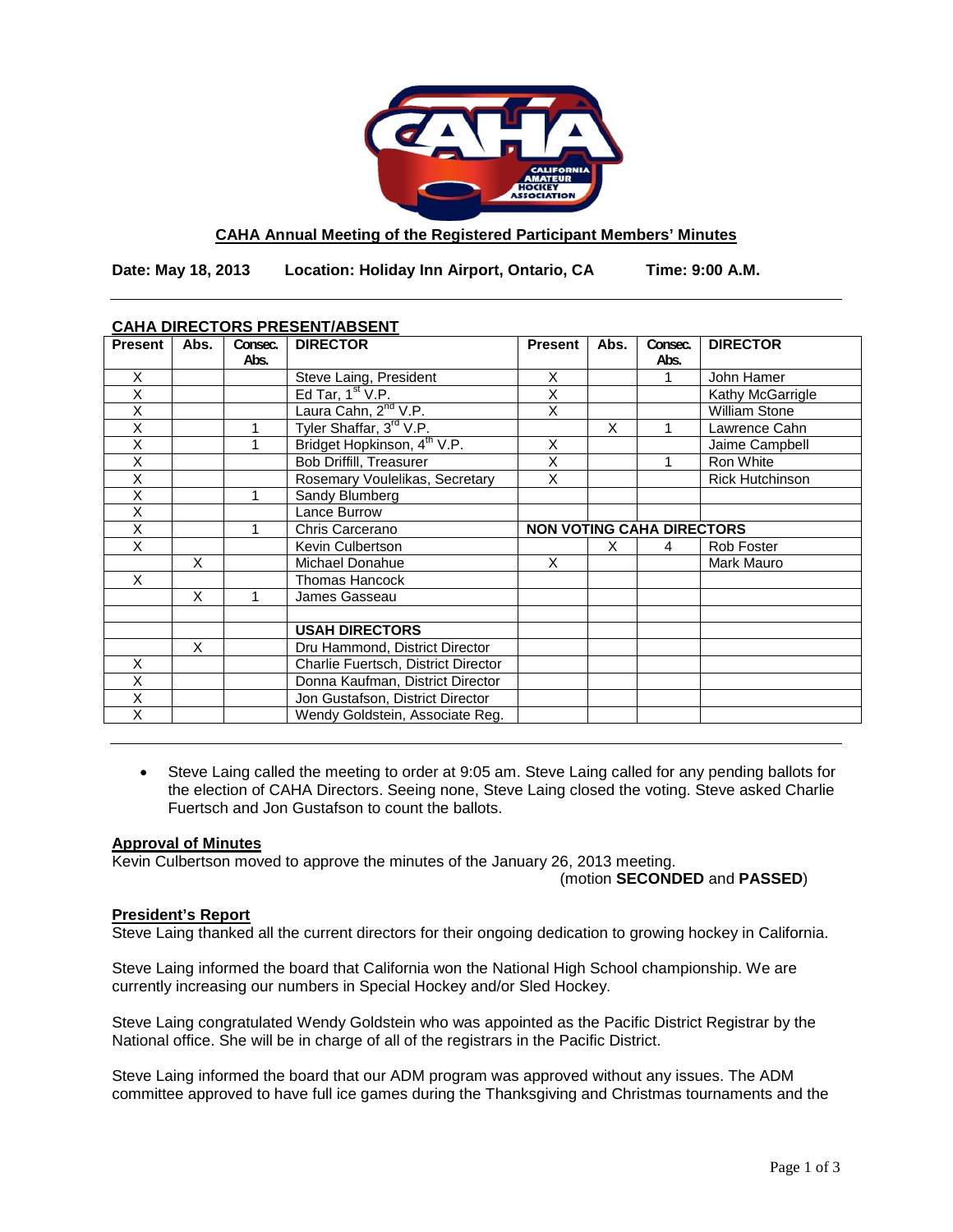## **President's Report (cont'd)**

games will count towards the 12 maximum full ice games allowed for the 8U division. Outside of these tournaments no full ice games will be allowed to be played prior to January  $1<sup>st</sup>$ .

#### **Financial Report**

Bob Driffill informed the board that there is about \$11,000 in our checking account. We are very close to our projections for this year. Mark Mauro stated one of the CD's will be maturing in November. The other one will be maturing March 2014. Steve Laing added that they will be presenting the 2013-2014 budget at the next meeting.

## **Disputes Resolutions & Penalty Review Report**

Ed Tar reported that they had a couple of penalty reviews as recent as last night. Two adult players went after officials in a game at Anaheim. They complained about taunting by the officials. The other review was concerning a High School player in Burbank who was assessed a match penalty for abuse of a referee. The player alleged that the official was cussing at him. Ed Tar stated that he also spoke to the officials. Rosemary Voulelikas asked when there is a complaint against an official does it go to the rink supervisor first? Mark Mauro stated that it also gets reported to the respective official association.

## **Select Camp**

Ed Tar reported that we had a great CAHA Select Camp. As always, Justin White did a great job with the coach evaluators. 77 California players were moved on to the District camp and another 15 players were selected by the District to fill the openings. We used most of the alternates. Ed Tar stated that we should have more information on our web site on how out of state players are eligible to attend. Ed Tar asked if SCAHA can schedule their Pre-Select Camp to not conflict with the Tier I teams attending other league showcases. This year there was a conflict with a few of the 16U teams attending the SCAHA Pre-Select Camp.

#### **Youth Council Report**

Laura Cahn thanked all the members of Youth Council this year. Laura stated that Youth Council has been working towards making the rules clearer and more concise and we are definitely achieving that goal. This was our focus this year. Playoffs were very successful this year. Laura Cahn thanked the Tier Commissioners for all of their work this past season. Kevin Culbertson did a great job as the Tier I Commissioner as well as Rob Foster as the Tier II Commissioner. Rob Foster will be stepping away and Chris Carcerano will be the new Tier II Commissioner for the upcoming season.

Steve Laing reported on the registration numbers of how California is doing with respect to the other states. In the last four-(4) seasons CA has grown by 650 players and increased its membership by 43.9%. New players were increased by 349 players from 2012. Under the ADM program per USA Hockey; CA is one of the three-(3) fastest growing affiliates in the country right now. California has had three-(3) consecutive seasons of increases with a total of 98 8U new players. Six clubs met their 2+2 USA Hockey Challenge; Channel islands, The Rinks-Anaheim, Oakland, Riverside, San Jose and Wildcats.

#### **Adult Tournament**

Tyler Shaffar reported that 48 teams participated in the Adult tournament held in San Jose this past April with 13 of the teams being Women teams. Next year the new date for the Adult Tournament will be April 25-27, 2013.

#### **Women's/Girls Report**

Bridget Hopkinson informed the board that the Girls' District tournament was held in Anaheim this year, and the Tier I 16U Lady Ducks won Districts as well as the Tier II 16U Lady Ducks. The National tournament was held in San Jose this year and all of the San Jose Girls' teams had a bye to Nationals.